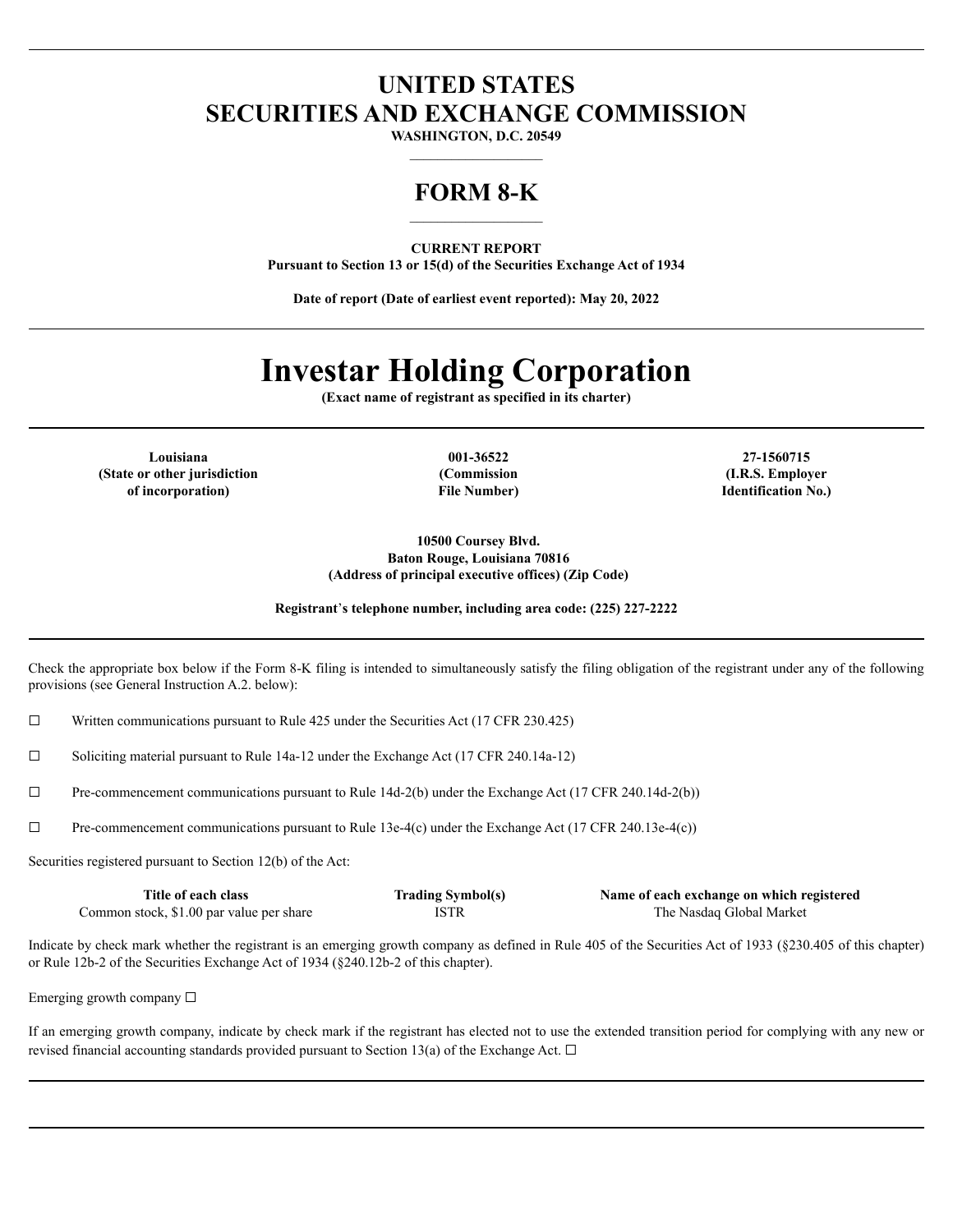#### **Item 8.01 Other Events**

Investar Holding Corporation (the "Company") provided notice as of May 20, 2022 to Wilmington Trust, National Association ("Wilmington"), as trustee under the Indenture, dated as of March 24, 2017, as supplemented, between the Company and Wilmington, relating to the Company's 6.00% Fixed-to-Floating Rate Subordinated Notes due 2027 (the "Notes"), of the Company's election to redeem the Notes as of June 30, 2022 ("Redemption Date"). The Notes will be redeemed in full in accordance with their terms at a redemption price equal to 100% of the outstanding principal balance plus accrued and unpaid interest up to but excluding the Redemption Date. The aggregate redemption price, excluding accrued interest, will total approximately \$18.6 million. Interest on the Notes will no longer accrue on or after the Redemption Date. The Company's intent to redeem the Notes was previously disclosed in the Company's press release dated April 7, 2022 announcing the issuance of its 5.125% Fixed-to-Floating Subordinated Notes due 2032, the proceeds of which were to be utilized, in part, to effect the redemption.